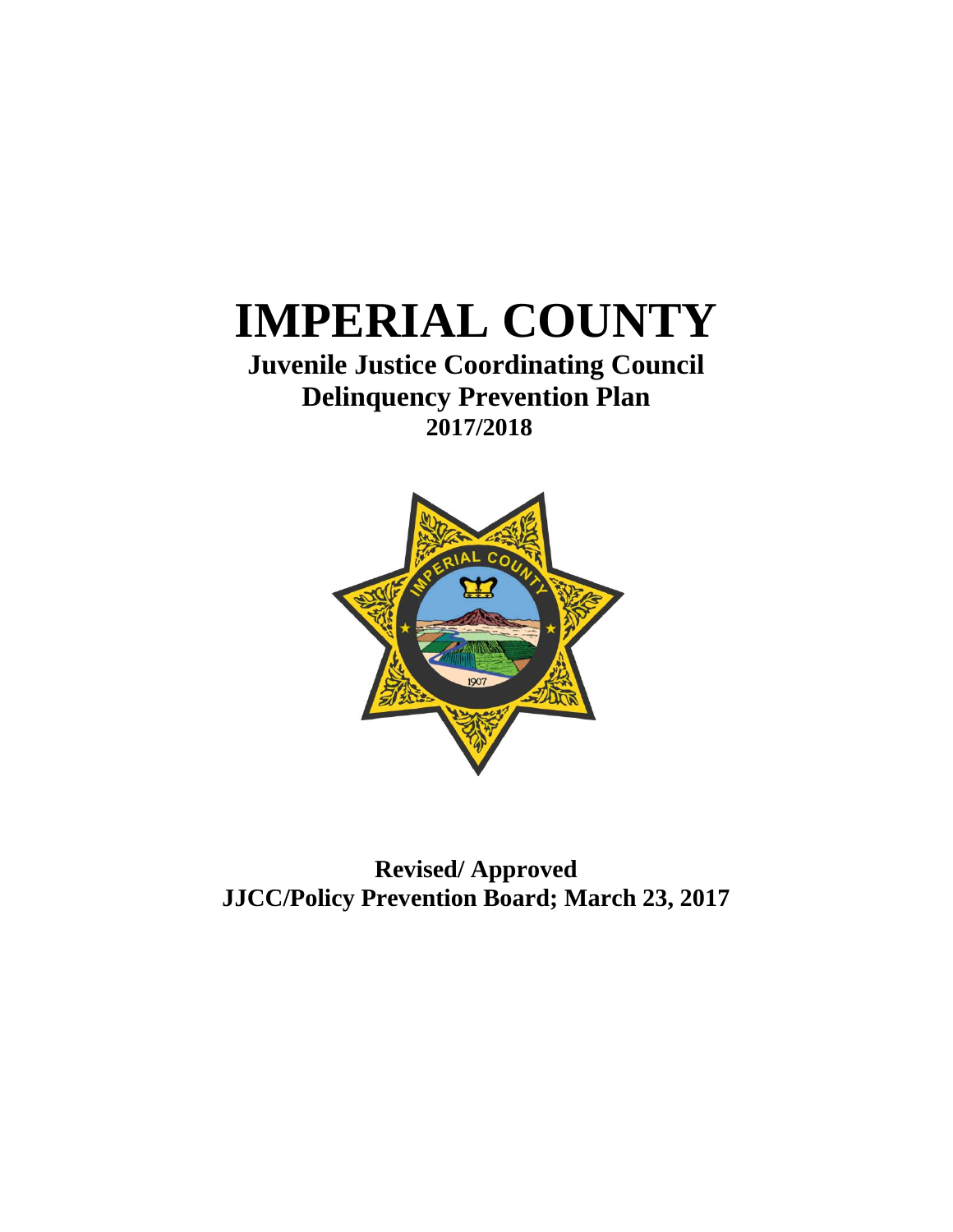# **TABLE OF CONTENTS**

| Evidence Based Practices - Juvenile Justice Crime Prevention Act ______________                                                           |
|-------------------------------------------------------------------------------------------------------------------------------------------|
|                                                                                                                                           |
|                                                                                                                                           |
|                                                                                                                                           |
|                                                                                                                                           |
|                                                                                                                                           |
|                                                                                                                                           |
|                                                                                                                                           |
|                                                                                                                                           |
|                                                                                                                                           |
|                                                                                                                                           |
|                                                                                                                                           |
|                                                                                                                                           |
|                                                                                                                                           |
|                                                                                                                                           |
| Tai Chi                                                                                                                                   |
|                                                                                                                                           |
|                                                                                                                                           |
| Evening Learning Center                                                                                                                   |
|                                                                                                                                           |
|                                                                                                                                           |
|                                                                                                                                           |
| <b>Department of Social Services</b>                                                                                                      |
|                                                                                                                                           |
|                                                                                                                                           |
| Success Through Attendance Recovery (STAR) Program ________________                                                                       |
| Project Exito III<br><u> 2000 - 2000 - 2000 - 2000 - 2000 - 2000 - 2000 - 2000 - 2000 - 2000 - 2000 - 2000 - 2000 - 2000 - 2000 - 200</u> |
|                                                                                                                                           |
|                                                                                                                                           |
| <b>Conclusion</b>                                                                                                                         |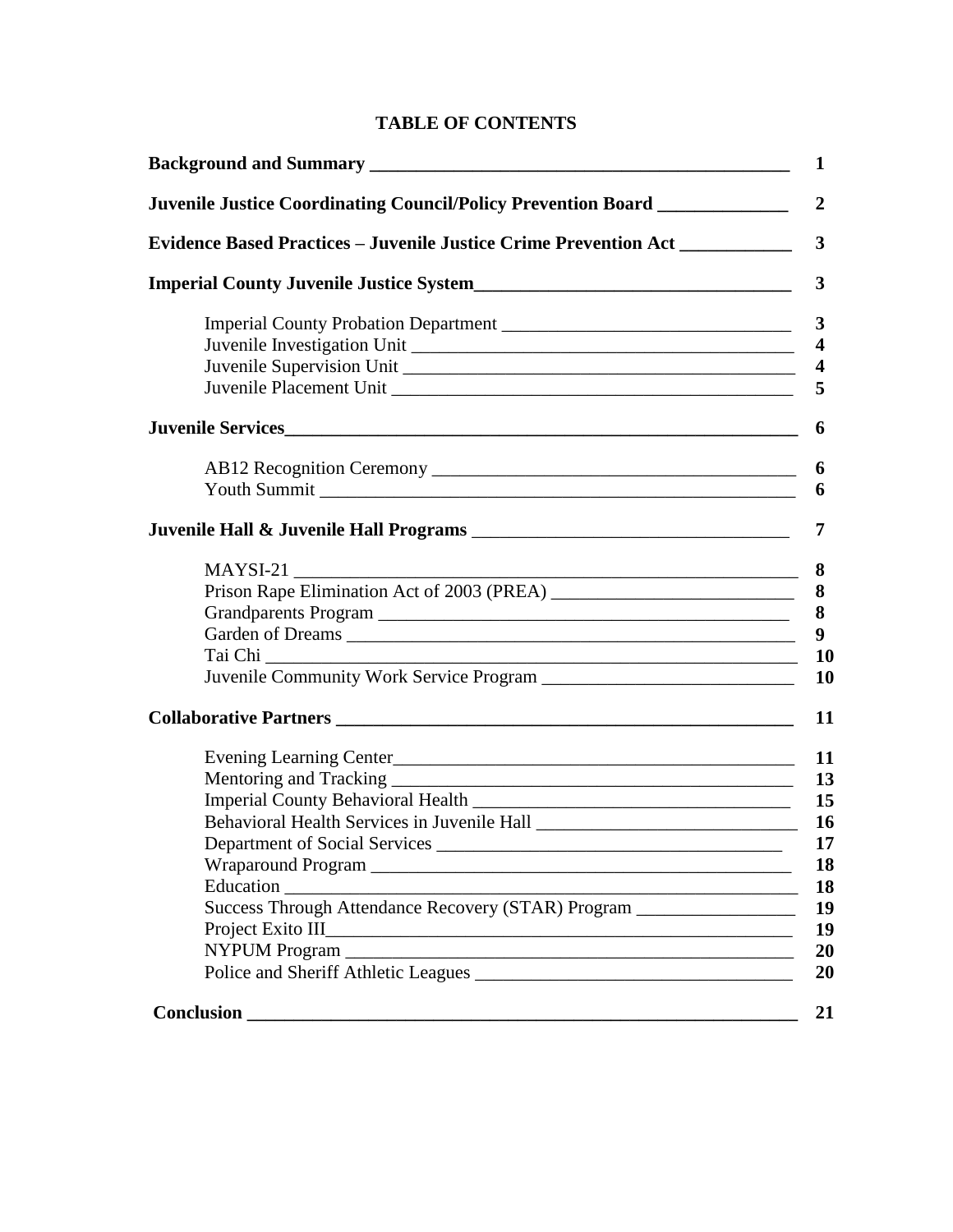## **Background and Summary**

Imperial County is located in the largely agricultural southeast corner of California. Encircled by Riverside County, San Diego County and the borders of Arizona and Mexico, this county is one of the most economically disadvantaged areas in the state. Imperial County's proximity to Mexico is reflective in that the population is 82% Latino in a county of approximately 180,000 persons. The county has been designated as a High Intensity Drug Trafficking Area by the Drug Enforcement Agency (DEA) with more than 80% of the cocaine coming into California passing



through the border. Youth gangs are active in the area; a quarter of the 200 juveniles placed on probation are involved in gangs with a majority originating within the three largest cities in the county.

The County Juvenile Justice Coordinating Council (JJCC) originally developed the Imperial County Juvenile Action Plan in March 1997. The Plan was derived from the long-standing collaborative efforts of the Interagency Steering Committee (ISC) and outlines the current state of the County's Juvenile Justice System and provides a stratagem for future direction. On March 7, 2005, the plan was revised and approved by the JJCC/Policy Prevention Board (PPB) to include updated information on gang suppression efforts in Imperial County. Based on a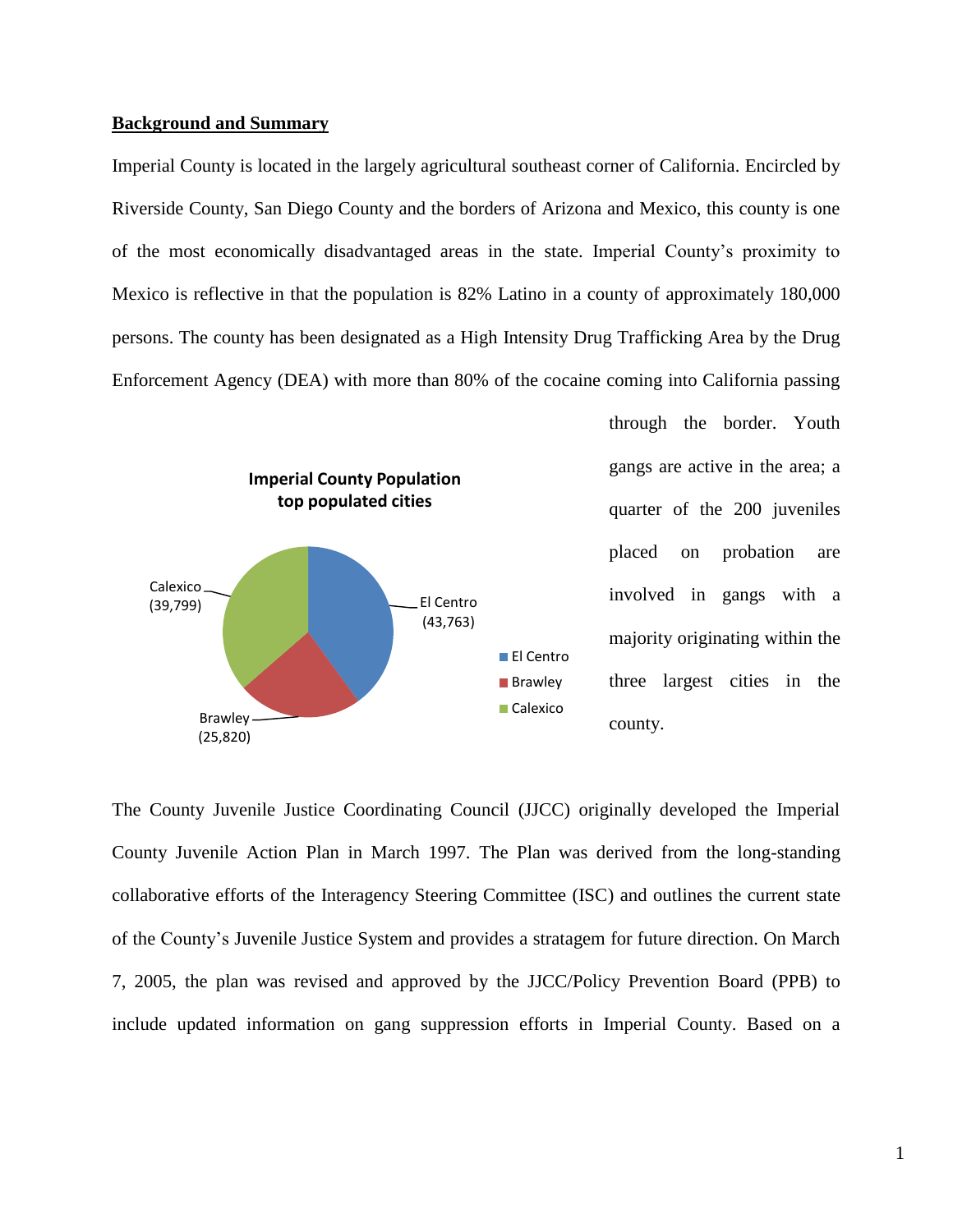historical perspective and current trends, a 2005/08 Juvenile Justice Coordinating Delinquency Prevention Plan was approved.

The Juvenile Action Plan addresses the problems of youth in Imperial County from a systems perspective. This perspective suggests that youth crime should be approached through efforts involving family, community, private and governmental agencies, as well as law enforcement, the courts and the correctional system. The plan has its roots in ongoing collaboration and coordination through locally initiated activities. These activities are summarized below and point to a tradition of cooperation and multi-agency initiatives to develop prevention and intervention strategies. This plan is intended as a blueprint for future planning activities; development, implementation and evaluation of future programs and policies.

# **Imperial County Juvenile Justice Coordinating Council/Policy Prevention Board**

On March 7, 2005, the Imperial County Board of Supervisors approved the JJCC as a Policy Prevention Board. The JJCC meets annually; on March 23, 2017, the JJCC met and approved the Comprehensive Multiagency Juvenile Justice Coordinating Plan.

The JJCC/PPB council shall at a minimum include the following community representatives who were approved by the Board of Supervisors in 2017:

| <b>NAME</b>          | <b>TITLE</b>                   | <b>ORGANIZATION</b>               |
|----------------------|--------------------------------|-----------------------------------|
| Dan Prince           | <b>Chief Probation Officer</b> | <b>Imperial County Probation</b>  |
| <b>Eddie Madueno</b> | <b>Chief of Police</b>         | El Centro Police Department       |
| Raymond Loera        | Sheriff                        | Imperial County Sheriff's Office  |
| Gilbert G. Otero     | <b>District Attorney</b>       | Imperial County DA's Office       |
| Juan Ulloa           | Juvenile Court Judge           | <b>Superior Court</b>             |
| Alex Cardenas        | <b>City Council Member</b>     | City of El Centro                 |
| Ben Salorio          | <b>Public Defender</b>         | Imperial County PD's Office       |
| Michael Kelley       | <b>Board Member</b>            | <b>Board of Supervisors</b>       |
| Monalisa Vitela      | Director                       | <b>ICOE Alternative Education</b> |
| Peggy Price          | Director                       | Department of Social Services     |
| Andrea Kuhlen        | Director                       | Department of Behavioral Health   |
| Patricia Ureña       | Chair                          | Juvenile Justice Commission       |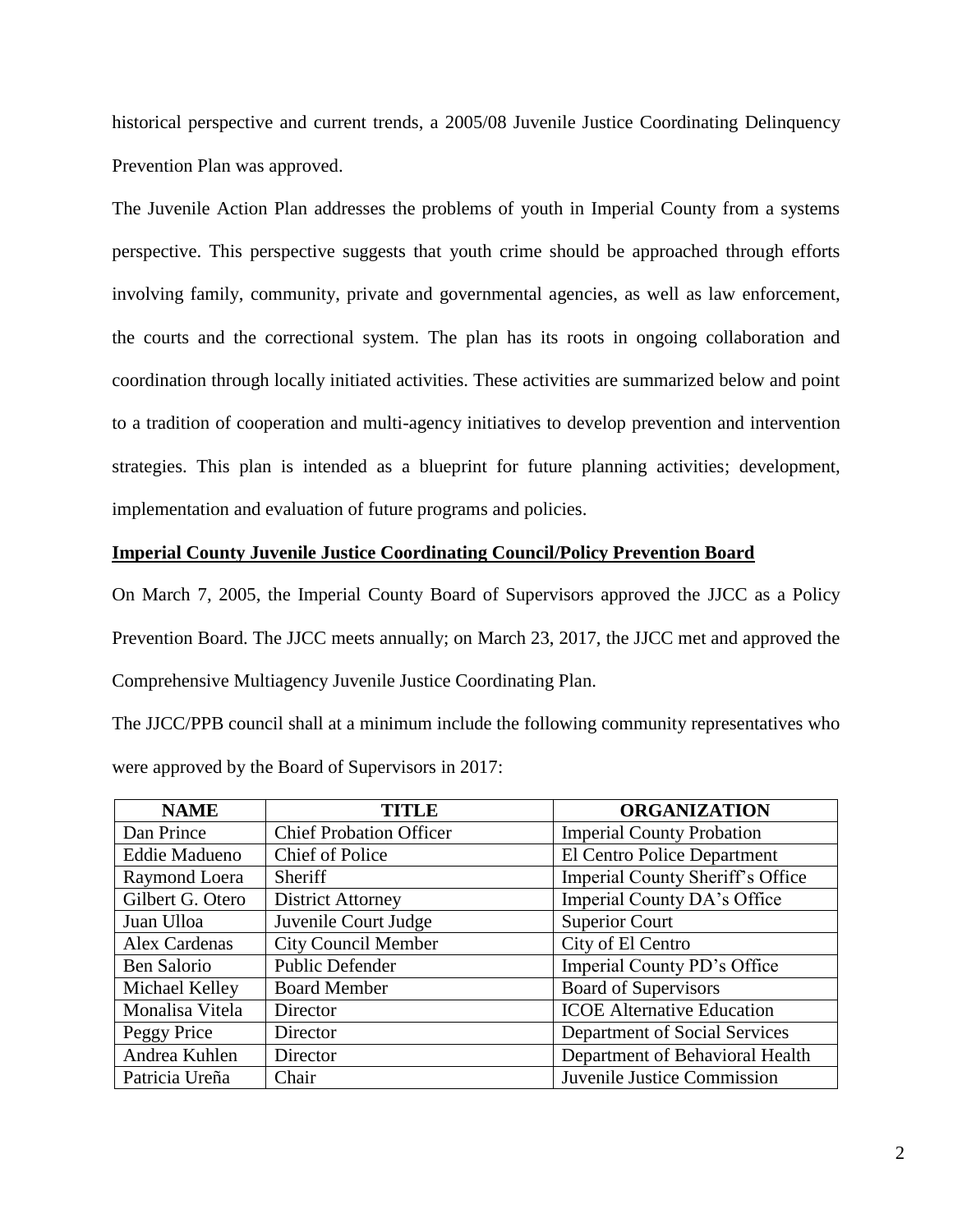# **Evidence Based Practices - Juvenile Justice Crime Prevention Act**

The allocation of Juvenile Justice Crime Prevention Act funds for Imperial County for fiscal year 2017/2018 is estimated to be \$578,470, which includes growth funding from fiscal year 2016/2017. As the Department moves forward with the implementation of Evidence-Based Practices, these funds will help support probation supervision programs for juvenile probationers with the intent of reducing recidivism. The evidence-based probation supervision practices will improve public safety outcomes among juvenile probationers. Minors must be referred to programs that target criminogenic needs noted in the risk and needs assessment process, translate those risk factors into treatment objectives and ultimately into impactful interventions and supervision practices. Our focus will be on using program models and strategies that are evidence-based and are proven to be effective in changing offender behavior. Therefore, the intent is to reduce recidivism amongst this population by providing services that target positive youth behavior change.

#### **Imperial County Juvenile Justice System**

Numerous state and local agencies perform various duties and functions that either directly or indirectly support the objectives and efforts of the juvenile justice system. Several are detailed below.

#### **Imperial County Probation Department**

The Probation Department is the primary agency responsible for handling matters relating to juvenile crime and delinquency in the county. Through legal mandates, formal arrangements and informal coordination, officers balance the needs of the individual offender and the community, and develop appropriate case plans that meet those needs. The Department also plays a prominent role in many other venues where the welfare of juveniles is the main focus. Officers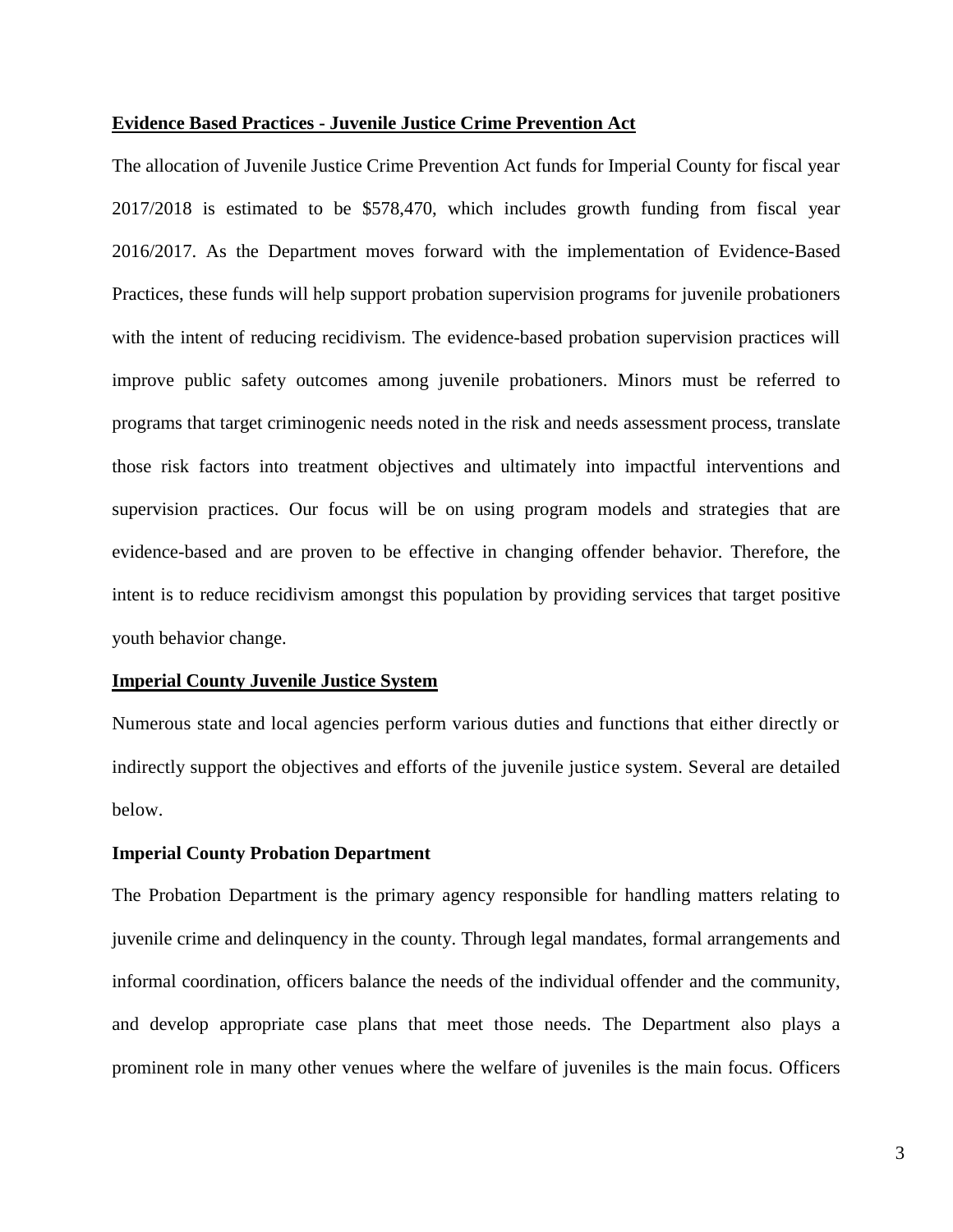from all levels within probation participate in a number of initiatives and programs geared toward improving opportunities for youth, including the annual Youth Summit

The Juvenile Division consists of an Investigation Unit, Supervision Unit and Placement Unit. In April of 2011 the department implemented a risk assessment tool, the Positive Achievement Change Tool (PACT) with Youthful Offender Block Grant (YOBG) funding. This tool is currently being used by officers who have been trained to conduct pre-screen and full screen assessments.

# **Juvenile Investigation Unit**

Probation Officers assigned to the Investigation Unit conduct the PACT Assessment on all minors who are referred by the court for dispositional purposes and Deferred Entry of Judgment (DEJ) suitability. The PACT results are used in the development of individualized case plans; these plans address the strengths and needs of the youth and their families. The PACT is also used for the purpose of determining the appropriate services that are needed.

# **Juvenile Supervision Unit**

Probation Officers assigned to the Supervision Unit are assigned cases depending on the minor's risk level to re-offend. The information from the PACT Full Assessment is used to determine one of the following levels of supervision:

| <b>Score</b>     | <b>Total Contact Requirement</b>         | <b>Field</b>                        | <b>Office</b>      |
|------------------|------------------------------------------|-------------------------------------|--------------------|
| High             | A total minimum of 3 contacts with minor | 2 minimum required                  | 1 minimum required |
|                  | Total minimum of 1 contact with parent   | $(*)$ optional                      | $(*)$ optional     |
| Moderate<br>High | A total minimum of 2 contacts with minor | 1 minimum required                  | 1 minimum required |
|                  | A total minimum of 1 contact with parent | $(*)$ optional                      | $(*)$ optional     |
| <b>Moderate</b>  | A total minimum of 1 contact with minor  | 1 minimum either in field or office |                    |
|                  | A total minimum of 1 contact with parent | $(*)$ optional                      | (*) optional       |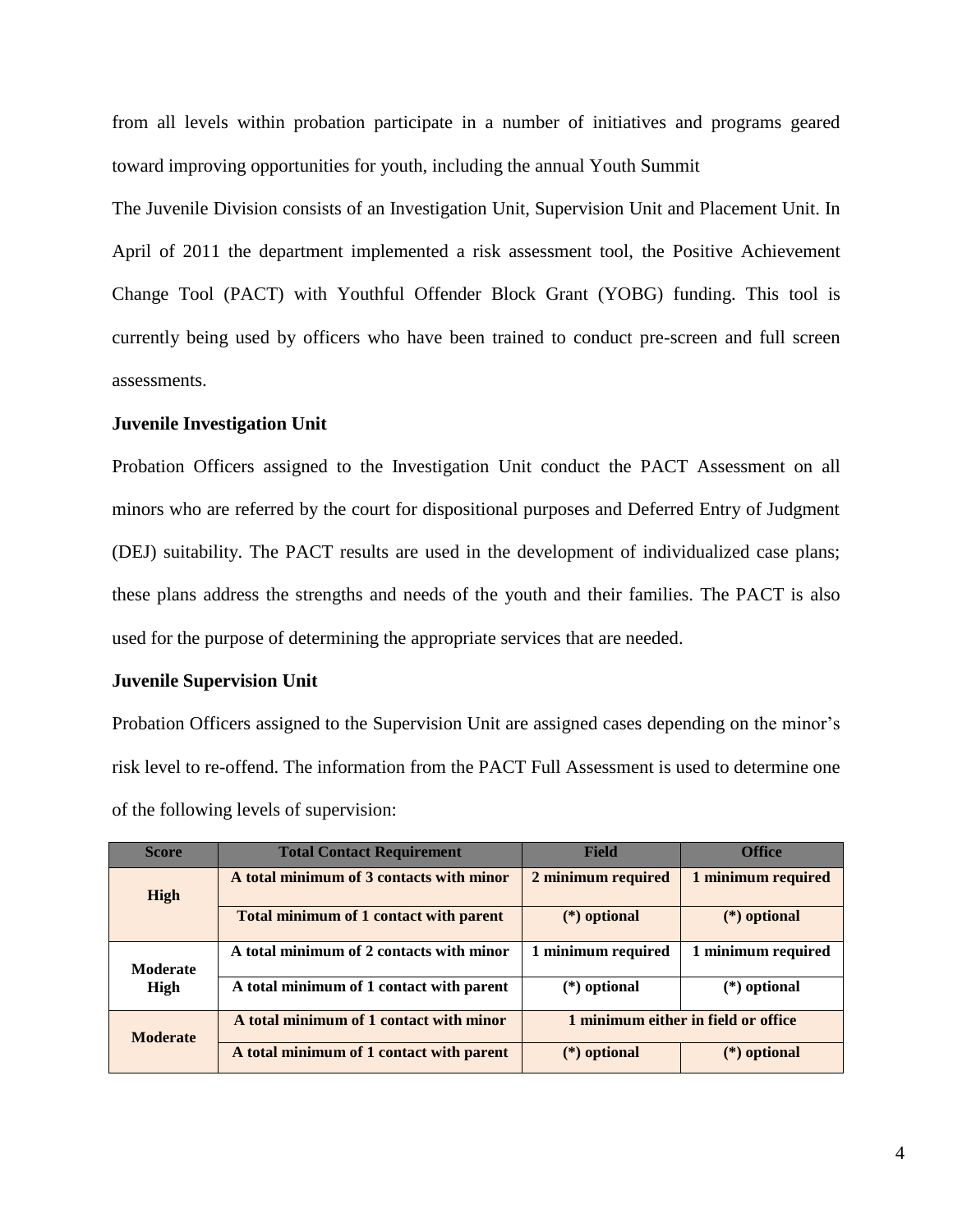| Low | A total minimum of 1<br>contact with minor | $(*)$ optional | $(*)$ optional |
|-----|--------------------------------------------|----------------|----------------|
|     | <b>Parent contact</b><br>$(*)$ optional    |                |                |

# **(\*) optional: This gives the probation officer the option of affecting the required contact in the level of supervision either in the field, office, e-mail, or by phone.**

The Case Plan is designed to be a collaborative process between the minor, parent and the probation officer who reviews the risk and needs identified through the PACT and works with the family to develop agreed-upon goals. The probation officer identifies specific goals and services based on the criminogenic needs and will develop an individualized case plan that includes the risk and protective factors identified within the domains of the PACT Assessment. Minors on formal probation will receive a PACT Reassessment every seven months by the supervising officer; for the purpose of potential re-classification and modification of the case plan goals. Supervision caseloads are kept at the lowest possible level to enable officers to devote the time and attention necessary to meet the needs of juvenile offenders and their families.

# **Juvenile Placement Unit**

Currently the Department has four officers assigned to the Placement Unit. Youth who have been on probation may be referred to the Multi-Disciplinary Service Team (MDST) prior to a recommendation for out-of-home placement. During an MDST meeting, the officer will verbally report all services that have been offered to the youth and family and will report the level of participation by the youth and their family. If and when a recommendation for out-of-home placement is made by the MDST committee, the probation officer will provide the recommendation to the court. Group Homes are selected based on the services offered to meet the specific needs of the youth; they also provide a more structured living environment.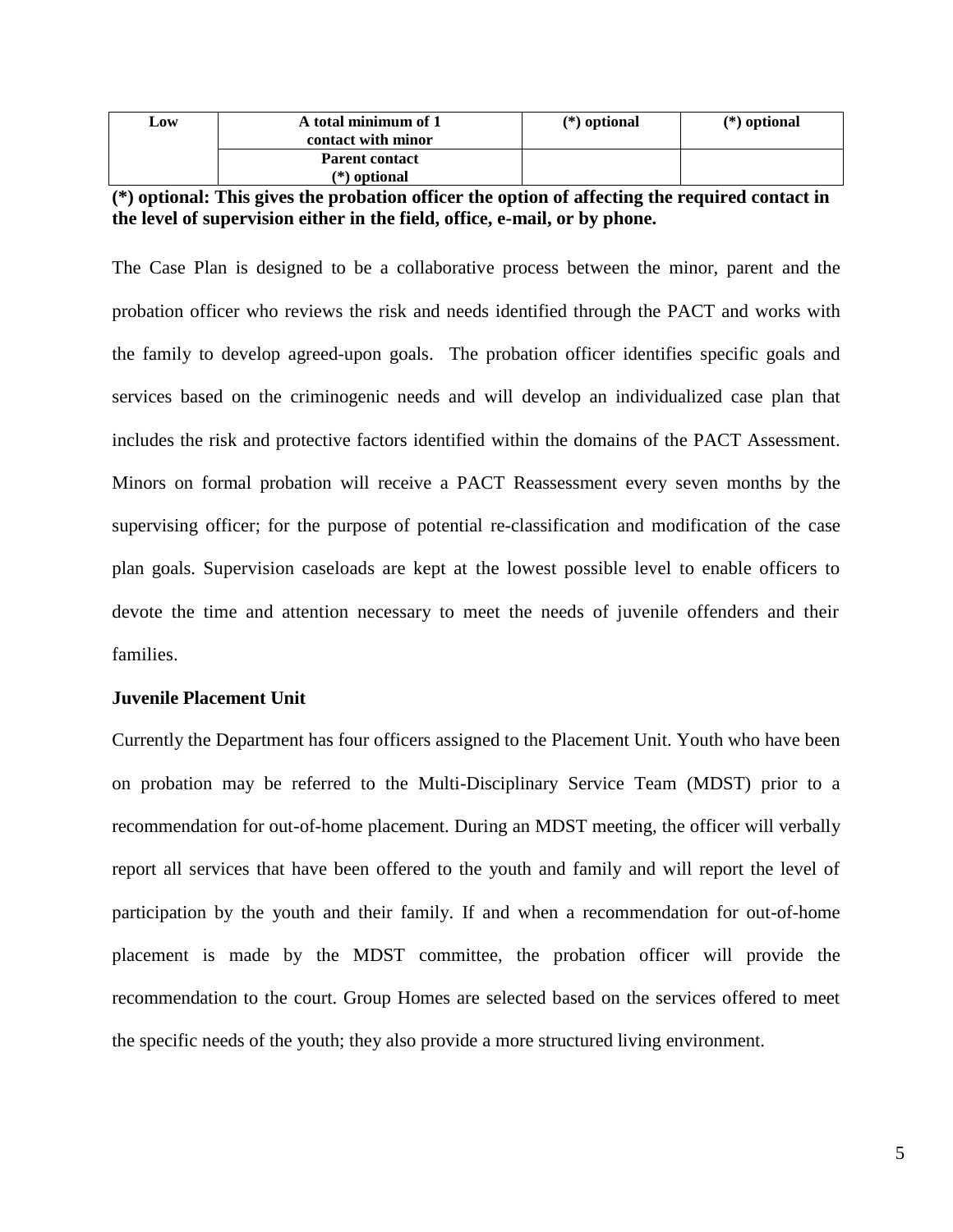#### **Juvenile Services**

#### **AB12 Recognition Ceremony**

The Probation Department hosted its second AB12 Recognition Ceremony for Non-Minor Dependents (NMD) on December 23, 2016, to recognize former foster youth who have transitioned from delinquency to Non-Minor Dependent status. Assembly Bill 12 (AB12) allows foster care for eligible youth to extend beyond the age of 18 up to 21; the goal of AB12 is to enable youth to maintain a safety net while experiencing independence in a secure and supervised living environment. The Probation Officers assigned to AB12 cases provide guidance to NMDs' and assist in completing a Supervised Independent Living Placement (SILP). The PO meets with the NMD once a month to ensure that they are meeting their eligibility requirements. The intent of the AB12 Recognition Ceremony is to not only acknowledge the youth's achievements, but to also build camaraderie and provide additional resources and support among the NMD youth.

# **Youth Summit**

In June of 2010, the Imperial County Probation Department in collaboration with the Imperial County Juvenile Justice Commission worked closely to coordinate an annual Youth Summit that was first held in January of 2011. The intended outcomes were to develop problem solving skills among youth and parents, build awareness of community resources and educate them on the importance of education, life skills and healthy lifestyles. The first couple of years the targeted population was high risk youth on probation; and gradually it was extended to youth in Foster Care in both the delinquency and dependency arena.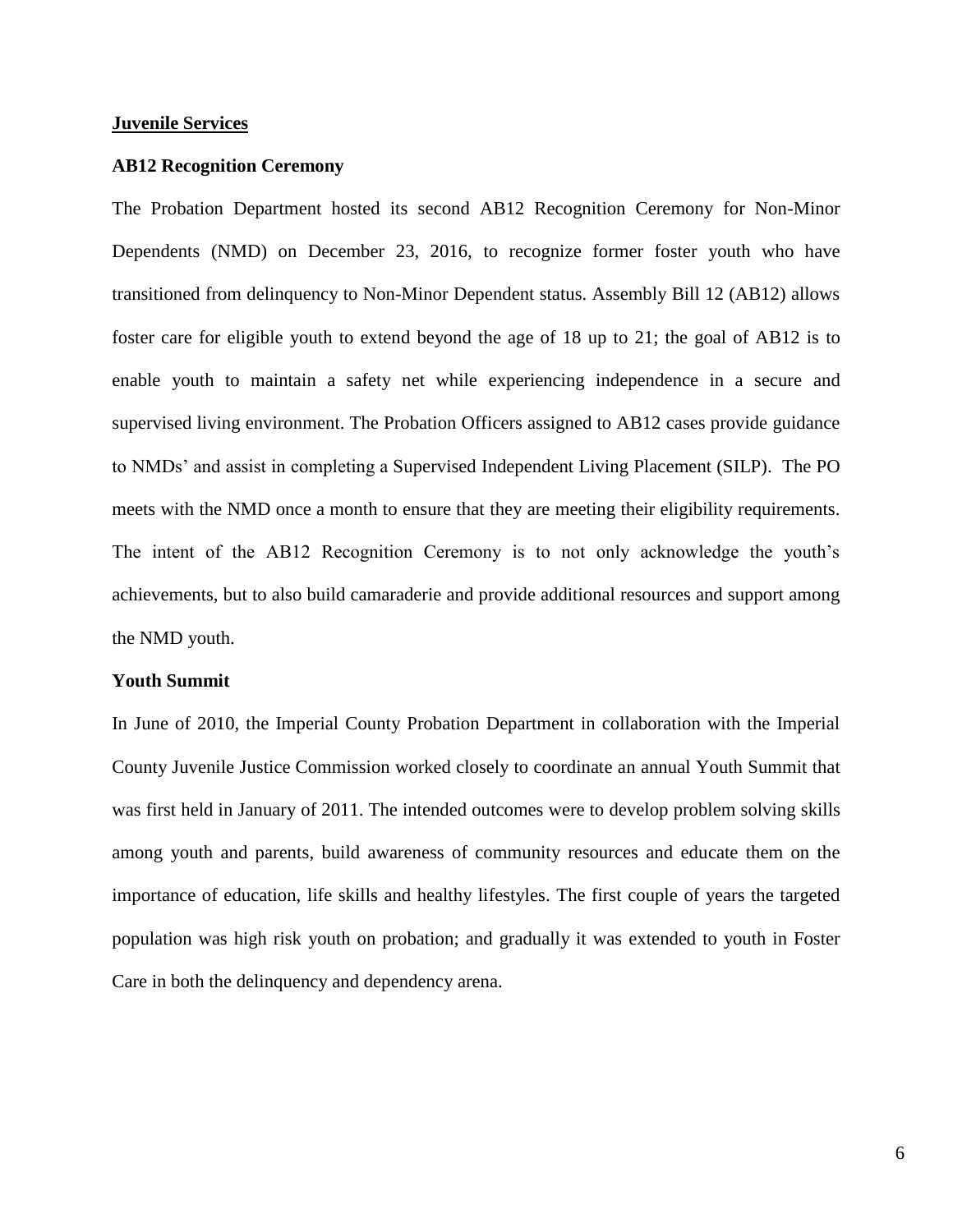In the last couple of years registration has been opened to the local middle schools and high schools throughout the Imperial County. The number of participants has grown from the initial 80 youth and parents to 300 participants.

## **Juvenile Hall & Juvenile Hall Programs**

The Department has implemented the utilization of the Detention Risk Assessment Instrument (DRAI), a point-based tool that generates a recommendation for "Release" or "Secure Detention" at the time of booking. The juvenile hall has subsequently experienced a decrease in the number of detained youth. In the fiscal year 2016, the average length of stay for youth was 8 days with an average daily population of 11 youth. In 2010, all Juvenile Hall staff received Motivational Interviewing (MI) training and since then the facility has seen a decrease in physical altercations and disciplinary incident reports. The institution provides the following program activities to detained youth: education, outdoor recreation and exercise programs, religious services (twice a week), family visitation (twice a week), medical services, behavioral health services including medication support and twice weekly drug and alcohol group sessions.



*Juvenile Hall: Average Population and Average Length of Stay*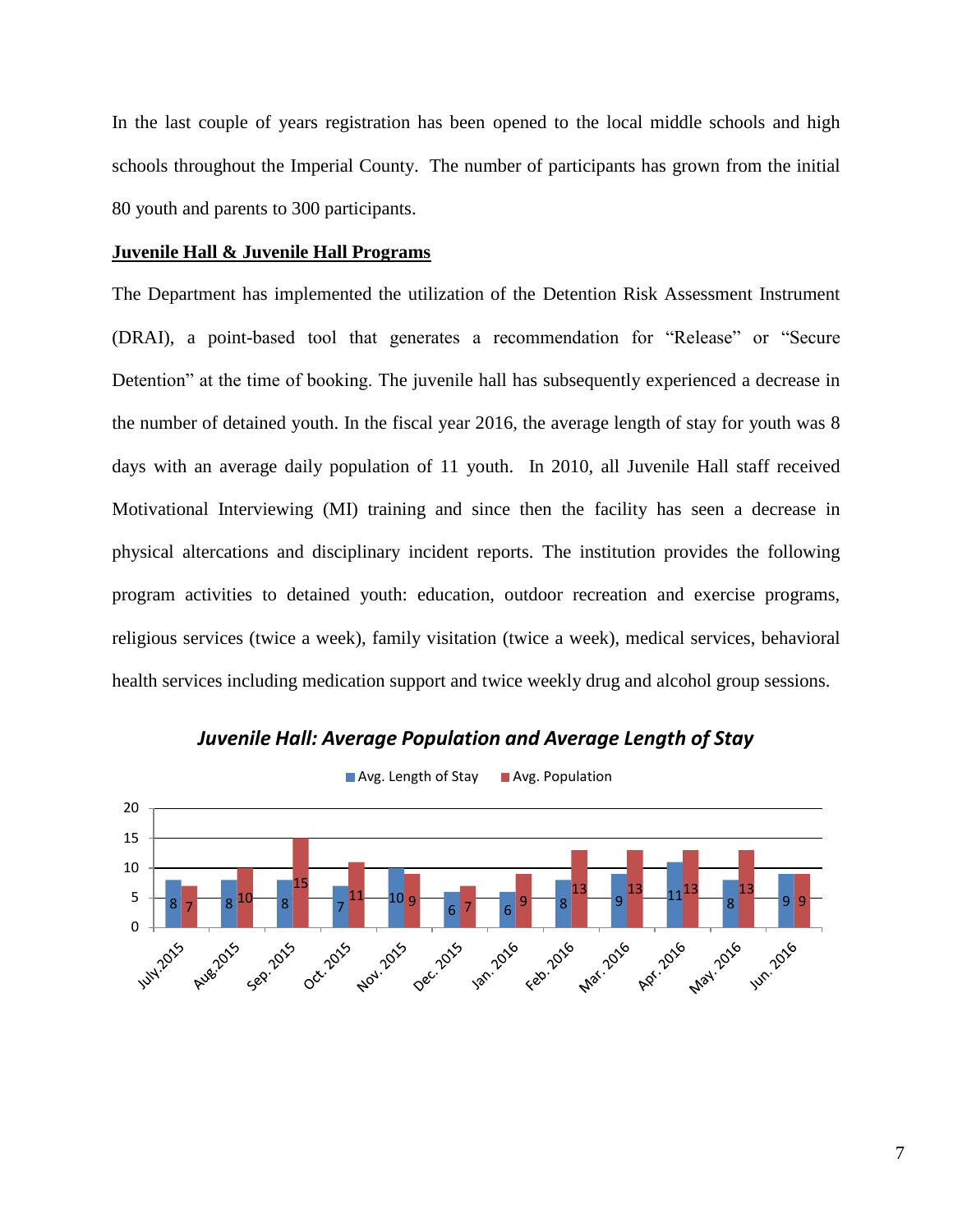# **MAYSI-21**

In January of 2011, the Juvenile Hall implemented the MAYSI-2 Assessment; a standardized assessment tool designed to assist Juvenile Hall staff in identifying detained minors who may have mental health needs requiring professional intervention. The assessment consists of a twosided survey containing 52 questions designed to identify behavioral/mental health issues which could present problems for the minor while in custody. Juvenile Hall staff administers the MAYSI-2 to youths upon their admittance to Juvenile Hall. It is recommended that the MAYSI-2 be completed within the first 2-4 hours after admission.

#### **Prison Rape Elimination Act of 2003 (PREA)**

The federal Prison Rape Elimination Act (PREA) was signed into law in September, 2003. PREA establishes a zero-tolerance standard against sexual assaults and rapes of incarcerated persons of any age The Imperial County Probation Department has a zero-tolerance policy regarding sexual assault, sexual abuse and sexual harassment. Residents of probation facilities, individuals under probation supervision, probation staff, volunteers and collaborative partners have a right to an environment that is free from sexual abuse, assault and harassment.

In August of 2013, the PREA Coordinator along with Sure Helpline and the Imperial County Sheriff's Office provided training to Juvenile Hall staff, Juvenile Probation Officers, Behavioral Health Staff, vendors, volunteers and medical staff on PREA standards and reporting requirements along wirth receiving refresher courses every two years; further information on PREA can be found on the Probation Departments website.

#### **Grandparents Program**

In 2003, the Grandparents Program was implemented in partnership with Catholic Charities and the Probation Department. Grandparents provide assistance with tutoring, crafts, and most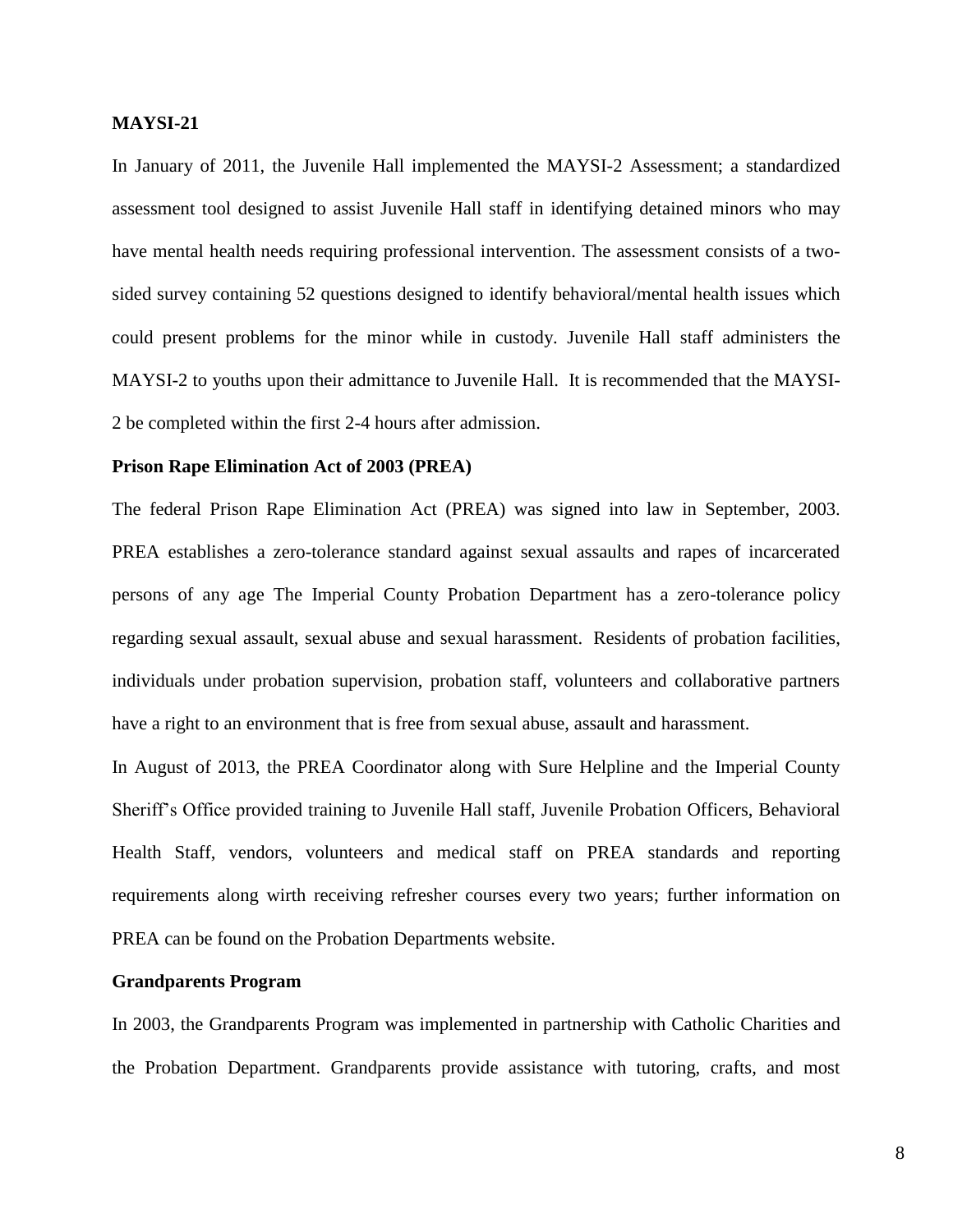importantly they foster a supportive relationship with the youth. The "grandparents" who participate in this program are provided a stipend from Catholic Charities. Their hours are from 9:00 a.m. to 2:00 p.m., with an average of five hours a day, five days a week. The grandparents have become an integral part of the institution and have developed long term relationships with a number of the youth. Since the inception of the Grandparents Program staff has observed the following:

- Decrease in physical and verbal altercations
- Positive behavior towards other youth/staff
- Increase in positive social skills

# **Garden of Dreams**

In September 2016, the Imperial County Juvenile Hall initiated the "Garden of Dreams" project under the direction of a Master Gardener. Located within the Juvenile Hall and with guidance from the Master Gardener, a teacher, juvenile hall staff, and personnel from the probation department, the youth were able to raise a garden composed of a variety of organic vegetables. The Master Gardner provides the youth with lessons and instruction during the many phases of the growth cycle which include, cultivation of the ground, adding compost to enrich the soil, building and installing an irrigation system and trellis, seeding, watering, harvesting, and transplantation of vegetables. Also, the teacher incorporates lessons in the classroom that are in line with the gardening theme that includes relationship between water, soil, sun, photosynthesis, phototropism, the role of earthworms, and role of nutrients in soils.

The Garden of Dreams has given the youth of the juvenile hall an opportunity to learn a vocational trade and receive education in nutrition, organic vs. non-organic, and the connection to nature. Also, caring for the garden has instilled a sense of discipline, responsibility, and helps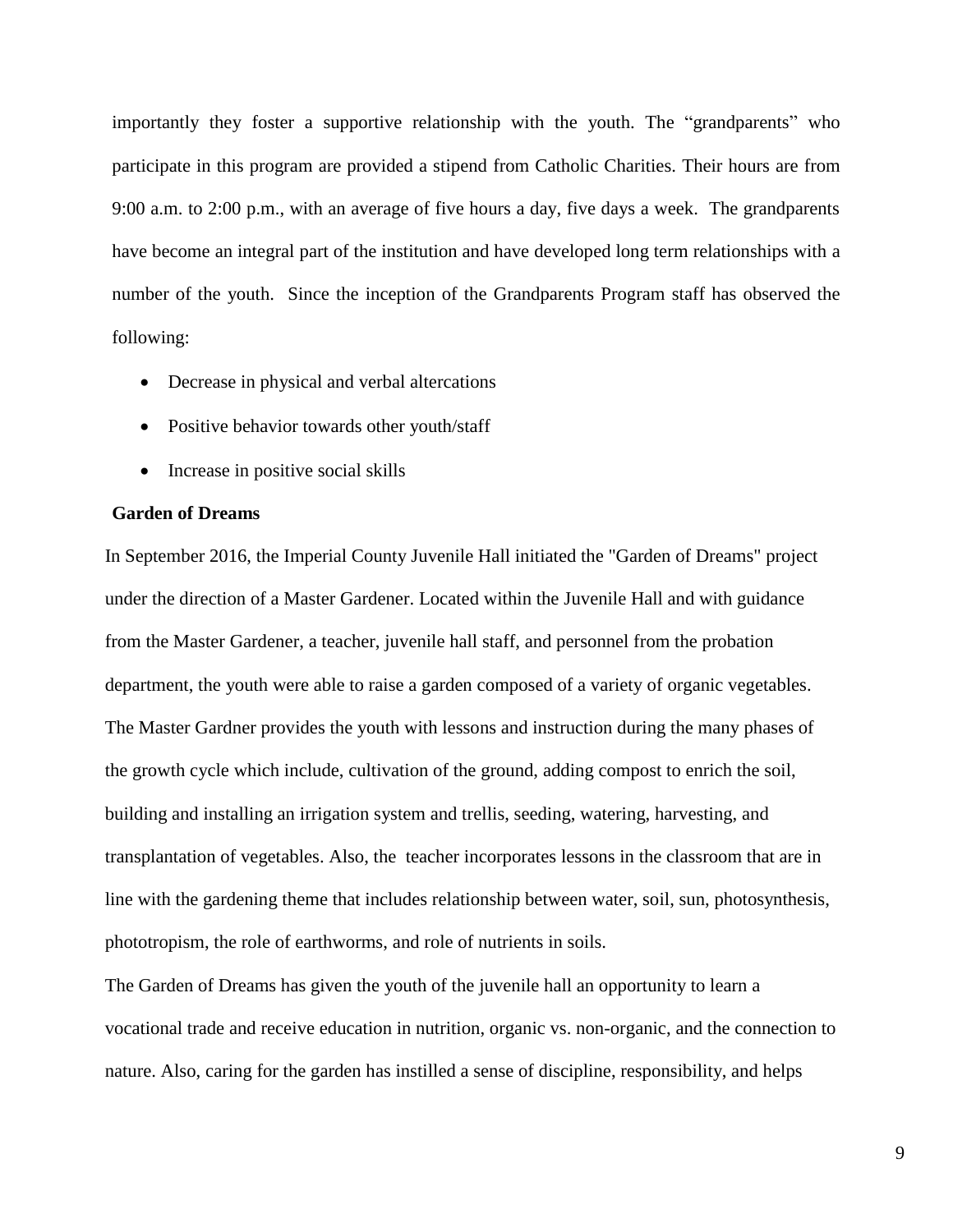with self-esteem. The garden of dreams has truly become a coveted work detail where the youth demonstrate a willingness to participate in the garden and often volunteer to water and assist in whatever maintenance the garden requires.

# **Tai Chi**

In June 2016, Juvenile Hall incorporated Tai Chi into their programming regimen. Provided by Imperial County Behavioral Health, the youth receive lessons in Tai Chi once a week from a certified instructor. Under the back drop of the Garden of Dreams, youth participate in Tai Chi which promotes cardiovascular fitness, strengthening, and flexibility. In addition, Tai chi also helps with:

- Spirit (feeling good)
- Reducing stress
- Relaxation
- Concentration

# **Juvenile Community Work Service Program**

The Probation Department is responsible for the Community Work Service (CWS) Program in Imperial County for juvenile offenders who are ordered by the court or probation to complete community work service hours in lieu of fines as a condition of probation or as an alternative to filing a petition.

The Probation Department organizes the work sites and manages the offenders' subject to community work service ordered by the court. The CWS Program offers offenders an opportunity to repair community damage through unpaid work. This program benefits communities, neighborhoods, charitable organizations, local schools and a variety of individual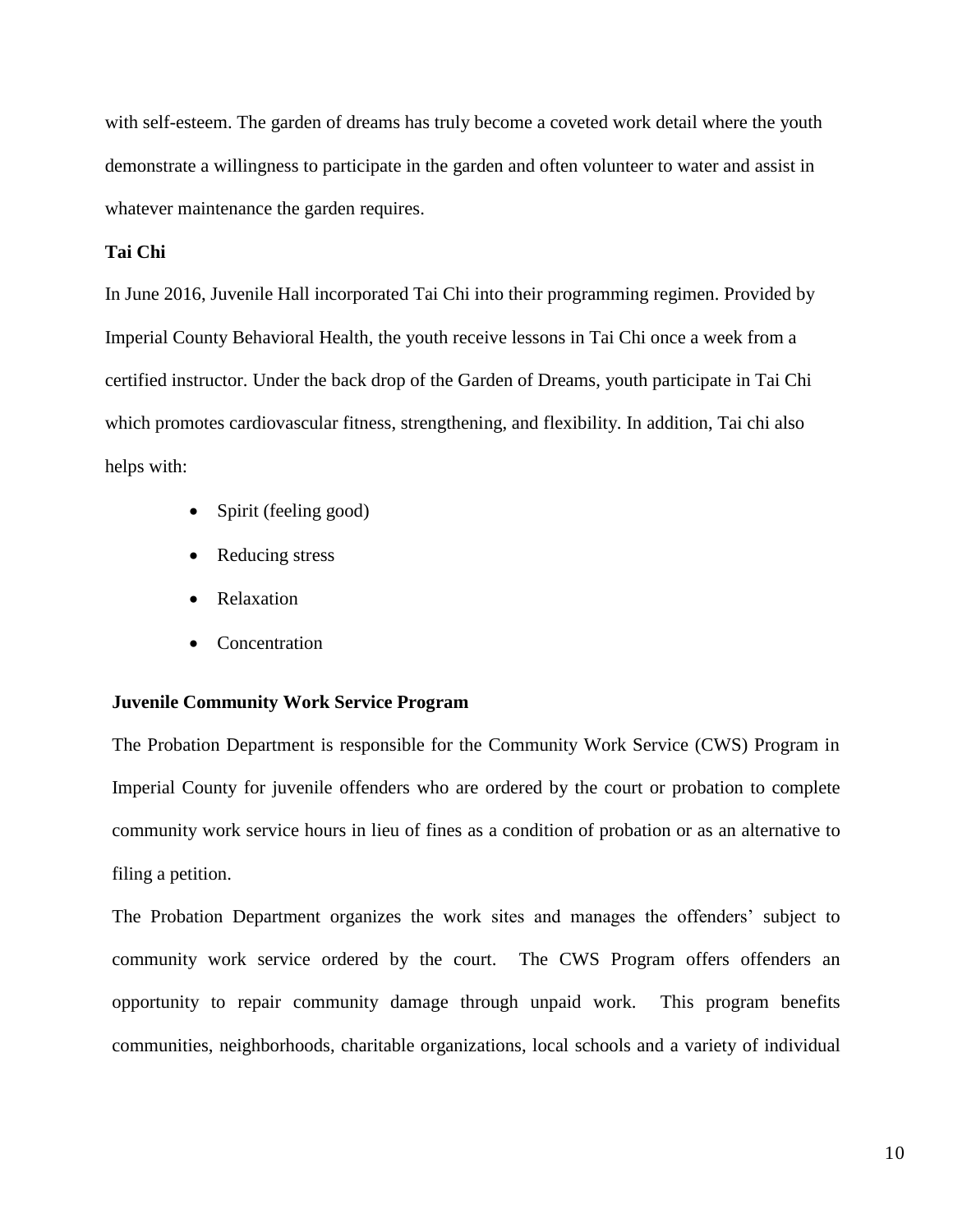members throughout the Imperial Valley. The CWS Supervisor assesses each offender carefully before they are assigned to a work project and site. The Community Work Service Program is designed to give young people an opportunity to fulfill the court's mandates as well as reinforcing a restorative approach to juvenile justice.

# **Values**

In our interactions with others, the Department is guided by the following values:

- Compassion
- Integrity
- Accountability
- Respect

# **Collaborative Partners**

## **Evening Learning Center**

In December of 2009, the Board of Supervisors approved a contract with Rite Track, LLC to implement an Evening Learning Center (ELC) in the city of El Centro. Initial funding for the Evening Learning Center was obtained through the YOBG funds and it is currently being funded



**Total ELC Enrollments (2016)**

Total ELC Enrollments (2016)

through both YOBG and JJCPA. It was designed as a solution to reduce the length of stay in out of county residential facilities. The ELC operates 52 weeks a year, five days a week, from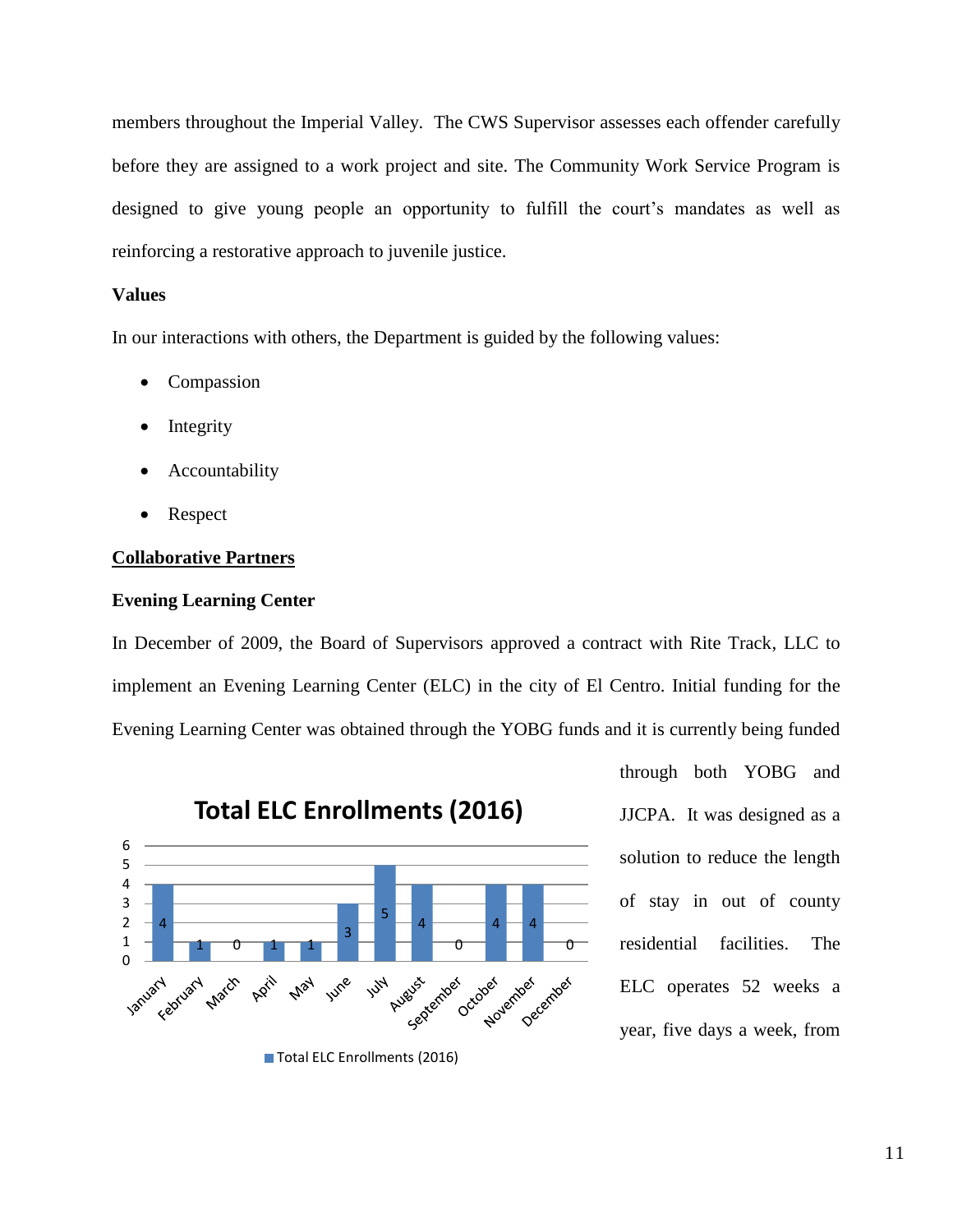3:30 p.m. to 8:30 p.m. (during high crime periods); weekend programming is occasionally offered.

The targeted population includes male and female youth between the ages of 14 to 17. The length of stay in the program is six (6) months, depending on the youth's adjustment to and progress within the program. The youth are referred to the program with varying criminogenic risk factors; Rite Track will then determine the specific needs of each youth through an assessment process that culminates in an individualized case plan called the Measured Achievement Plan (MAP). It is additionally beneficial that Rite Track staff use the same Assessments.com risk assessment tool as the Probation Department.



The ELC has increased clinician hours in order to provide individualized sessions and group sessions which offer evidence based parenting curriculum "Active Parenting." Active Parenting offers six chapters of vital information for parents of teens attending the ELC. It covers effective disciplining without violence, skills to build open communication, how to prevent risky behavior, along with at-home practices. Upon completion, Rite Track parents receive a certificate of completion. As the charts note, the term "higher level of care" means a student is in need of higher supervision and a higher dosage of therapeutic, substance abuse and cognitive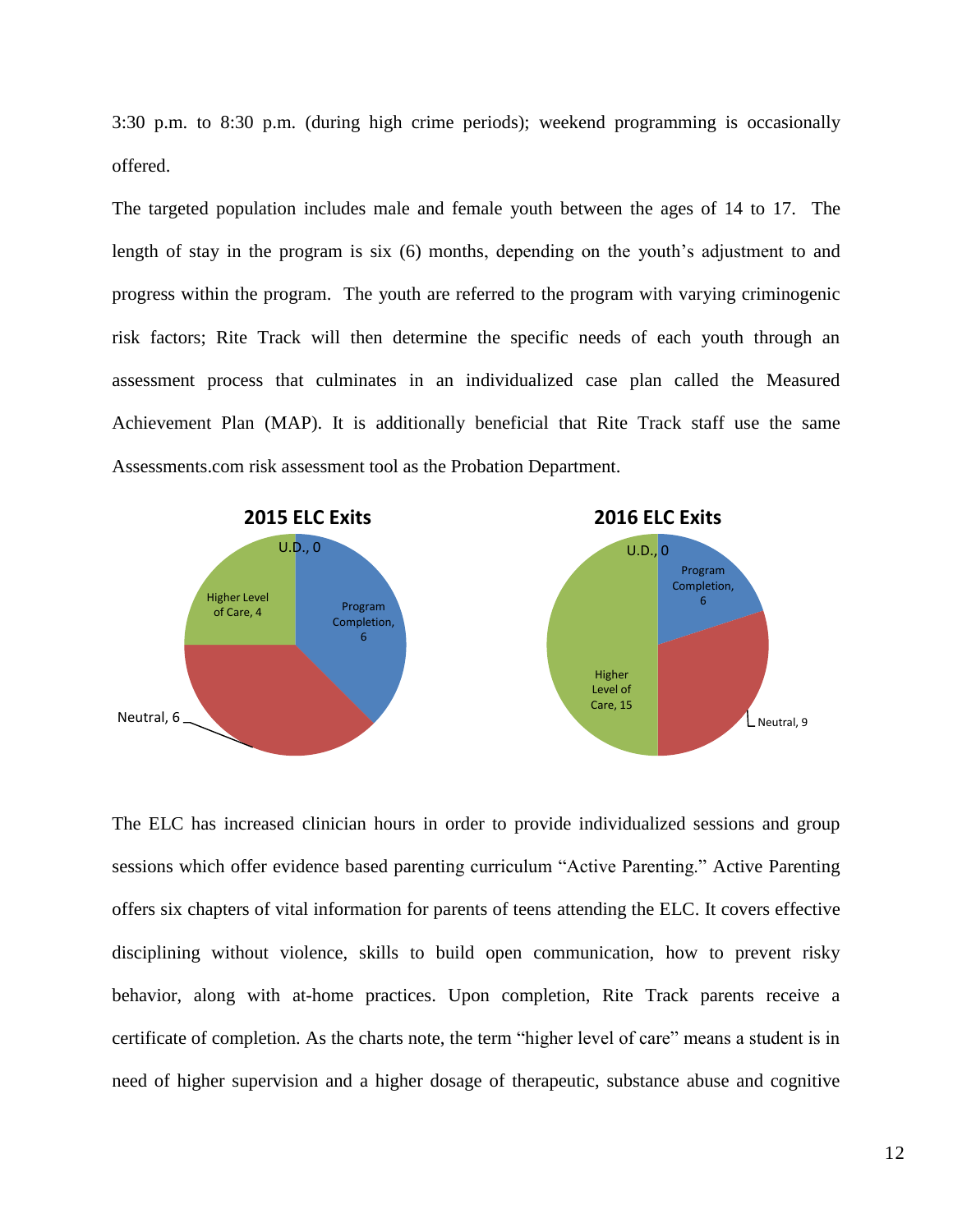behavioral services. For example, a student can transfer from Mentoring and Tracking (weekly supervision) to attending the Evening Learning Center (daily supervision); or a student is transferred from attending Rite Track services to placement or a rehabilitation facility.

ELC staff members are also trained to be Cognitive Behavioral Therapy (CBT) group facilitators. CBT is an evidence-based best practice that helps youth change their behavior by refocusing their thought process. The ELC provides the following Cognitive-Based Groups: Aggression Replacement Therapy, Phoenix Gang Intervention, Cognitive Behavioral Therapy (Thinking for a Change, Cultural Enrichment, Healthy Relationships, and Social Awareness) and Moral Reconation Therapy. One Cognitive Behavioral Therapy class is offered to teens that have a substance abuse problem. This curriculum is designed to assist teens who have a moderate to high need in the area of substance abuse. This evidence-based curriculum covers six modules, which includes motivational engagement, cognitive restructuring, emotion regulation, social skills, problem solving, and success planning. Students who present a substance abuse problem complete an average of 39 hours of treatment.

Lastly, the Evening Learning Center has incorporated weekly art activities as an additional form of therapeutic assistance. This allows students to explore their individual creativity, help improve self-esteem, personal awareness, better manage their behaviors, along with reducing levels of stress.

# **Mentoring and Tracking**

The second component of the Evening Learning Center is their Mentoring/Tracking program. In this program, youth receive mentoring and counseling services as well as crisis interventions designed to empower them to live successfully in their community. Youth will demonstrate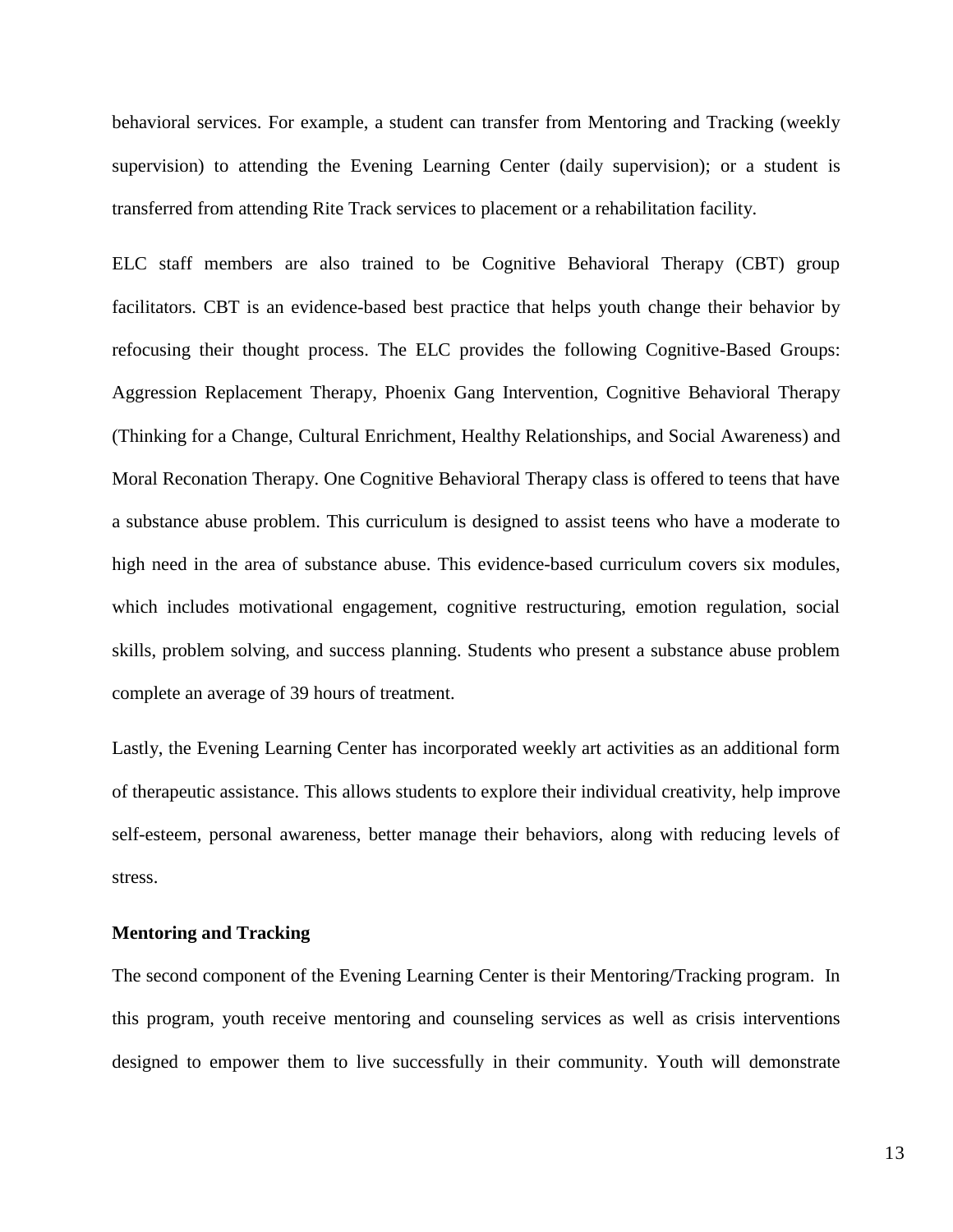competencies in independent living, education/vocational training, job placement and family systems.



The target population for Mentoring/Tracking includes male and female youth between the ages of 14 to 19. The anticipated length of stay is six (6) months. Mentors work closely with the youth and their families during this period,

thus reducing the risk of re-entry into the juvenile justice system. They also provide support services to youth and provide weekly reports on their progress to the supervising probation officer. Youth participating in the mentoring and tracking program have accessibility to mentors twenty-four hours a day, seven days a week.



Throughout the delivery of these services, Rite Track staff will work to mitigate the youth's risk factors and increase the protective factors. Case plans will include meeting needs identified in each of the domains presented in the Measured

Achievement Plan (MAP). Youth will be linked with all applicable and available community resources and businesses that may serve to address their needs.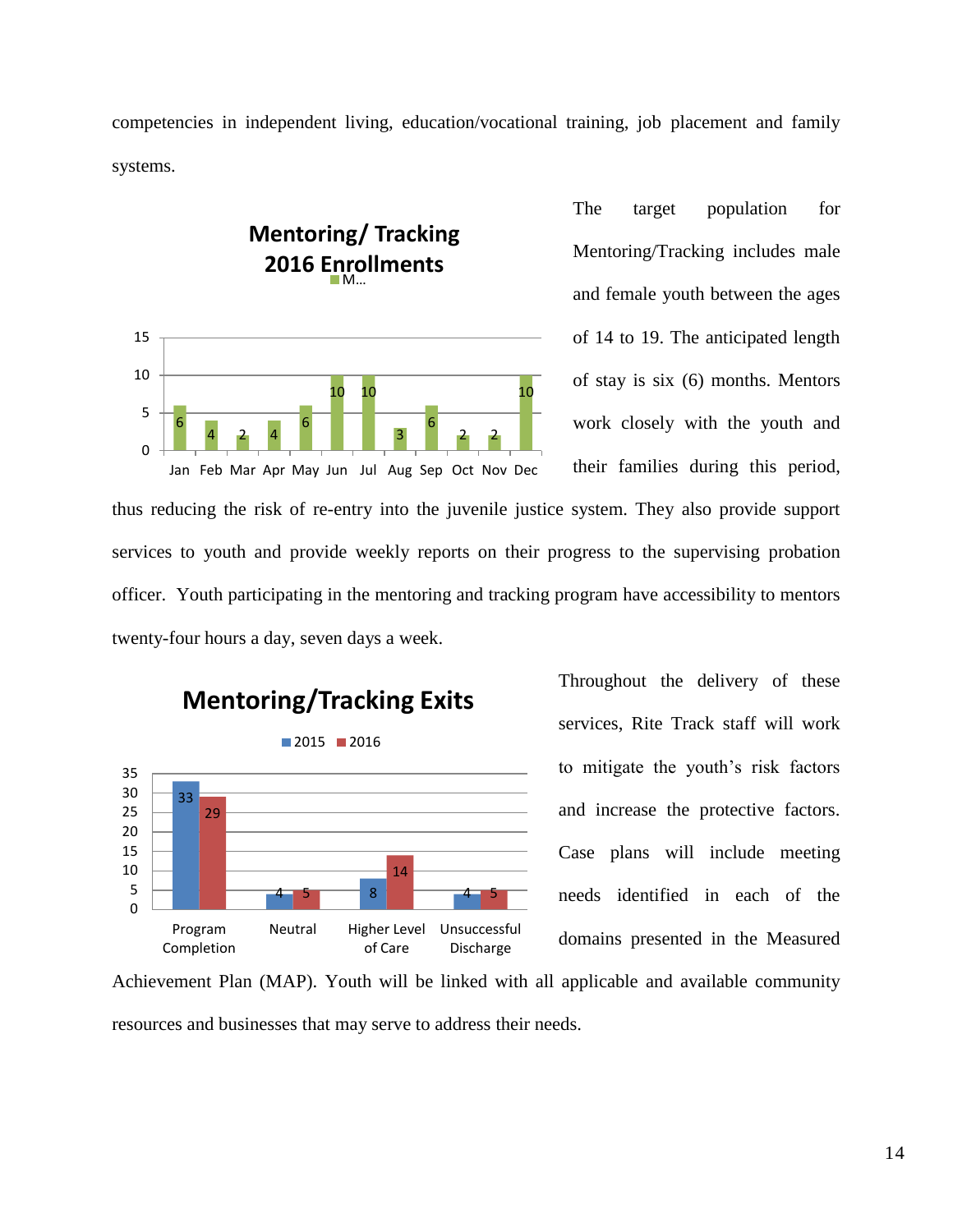## **Imperial County Behavioral Health (Youth and Young Adult Services)**

Imperial County Behavioral Health Services (ICBHS) Youth and Young Adult Services program consists of the Mental Health Services Act Full Service Partnership Program, Anxiety and Depression Clinic, Juvenile Hall Services and Adolescent Alcohol/Drug Program. These services are designed to meet the needs of Imperial County youth and young adults ages 12-25. All services provided through YAYA are integrated, individualized and developed to promote individual and family centered recovery, resiliency and wellness. The program focuses on the individual's strengths and needs in an effort to promote mental health recovery and stability. The target population for Youth and Young Adult Services is as follows:

- Seriously Emotionally Disturbed (SED) adolescents, age 12-15, who, as a result of a mental disorder, have substantial impairment in at least two of the following areas: selfcare, school functioning, family relationships, or the ability to function in the community *and* who are either at risk of or have already been removed from the home; *or* whose mental disorder and impairments have been present for more than six months or are likely to continue for more than one year without treatment; *or* who display at least one of the following: psychotic features, risk of suicide, or risk of violence due to a mental disorder. These individuals may also be diagnosed with a co-occurring substance abuse disorder.
- SED or Severely Mentally Ill (SMI) Transition-Age Youth, age 16-25, who, as a result of a mental disorder, have substantial impairment in at least two of the following areas: selfcare, school functioning, family relationships, or the ability to function in the community *and* are unserved or underserved *and* are experiencing either homelessness or are at risk of being homeless; aging out of the child and youth mental health system; aging out of the child welfare system; aging out of the juvenile justice system; have involvement in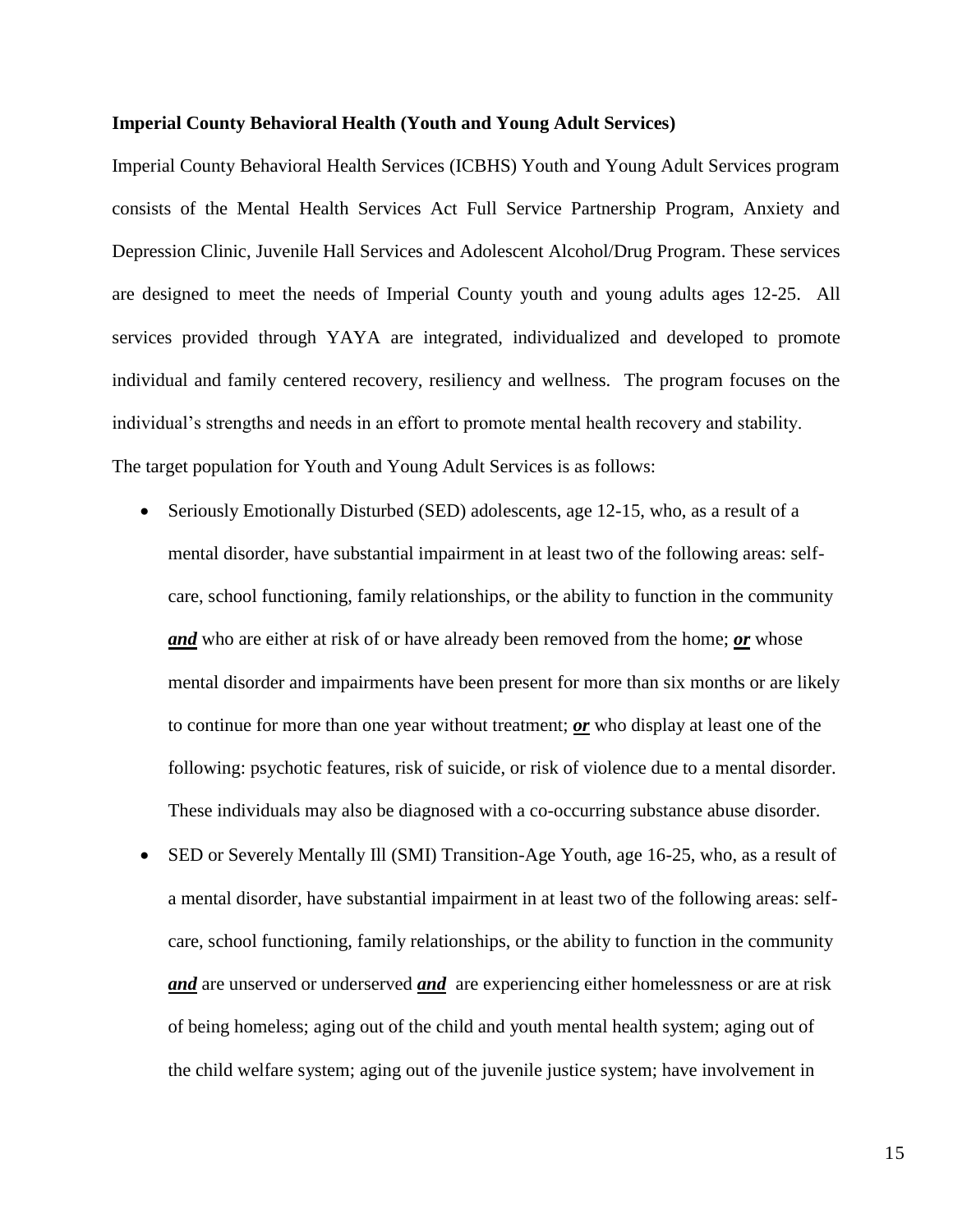the criminal justice system; are at risk of involuntary hospitalization or

institutionalization; or are experiencing a first episode of serious mental illness. These

individuals may also be diagnosed with a co-occurring substance abuse disorder.

Services available to youth and young adults who are active ICBHS clients include the following:

- Individual/Group Counseling Targetd Case Management
- 
- 
- 
- Crisis Intervention Intensive Care Coordination
- Medication Support Substance Abuse Treatment

In addition, youth and young adults who receive treatment through an FSP program may benefit from additional services that include:

- 
- Music education and practice Tai Chi Classes
- Equine Therapy Fitness Program
	-
- General Education Development (GED) Classes

# **Behavioral Health Services in Juvenile Hall**

Imperial County Behavioral Health (ICBHS) provides specialty mental health services to high-risk youth who are detained at the facility. All incarcerated youth are screened for mental health services by Juvenile Hall staff at the point of admission using the Massachusetts Youth Screening Instrument **(**MAYSI-2). If the need for mental health services is identified, Juvenile Hall staff completes a referral to ICBHS. All youth referred to ICBHS receive a comprehensive intake assessment by a clinician and mental health services are recommended at the point of intake. Referrals to ICBHS can also be conducted at any time during a youth's stay at Juvenile Hall if mental health needs are idenfied after the youth's admission or at any time if a youth requests services. During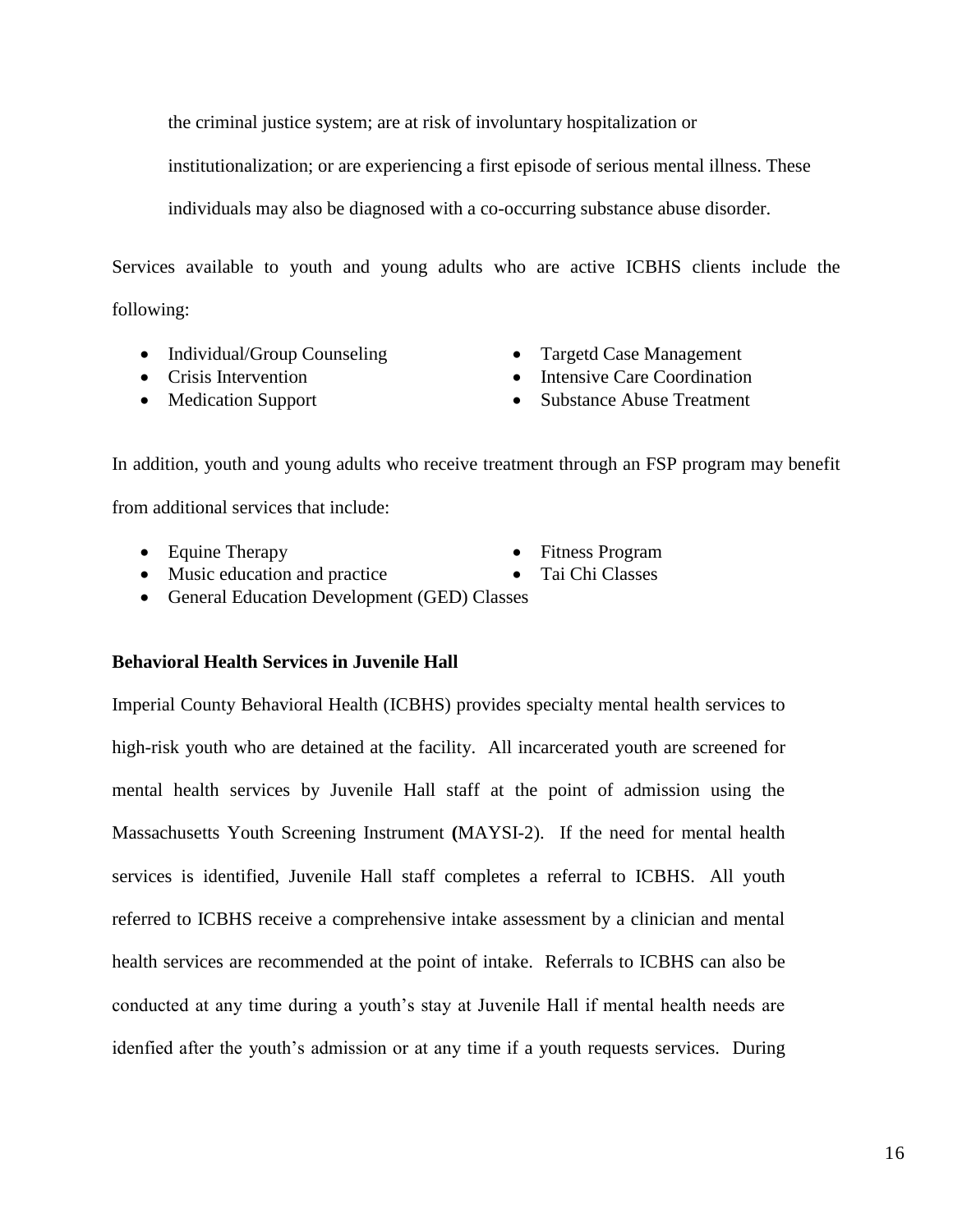FY 2014-2015, ICBHS Juvenile Hall Services received a total of 116 referrals. ICBHS services provided at Juvenile Hall include the following:

- 
- 
- 
- Mental Health Services Targeted Case Management
- Individual Therapy Family Therapy (when appropriate)
- Medication Support Substance Abuse Treatment

Two part-time psychiatrists are currently assigned to provide medication support services to youth at Juvenile Hall. Services include psychiatric evaluations and medication management. ICBHS clinicians are also on-call afterhours, on weekends and holidays to conduct crisis interventions for those youth who present risk of harm to self or others. The role of the on-call clinician is to conduct a risk assessment and provide interventions geared towards reducing the risk. The clinician works closely with Juvenile Hall staff to determine the appropriate supervision level for the youth and coordinate further mental health treatment when necessary.

In efforts to maintain the youths' participation in mental health treatment after their release from Juvenile Hall, ICBHS has assigned community service and mental health workers to participate in scheduled visitations at Juvenile Hall to educate youth in custody and their families regarding the availability of mental health services. These services assist in engaging youth and families in reducing stigma associated with accessing mental health services. Through these efforts, parents will have a better understanding of the importance of supporting their youth's mental health needs.

# **Department of Social Services**

The Department of Social Services (DSS) works collaboratively with Probation in providing services to youth in foster care through the Independent Living Program, Transitional Housing,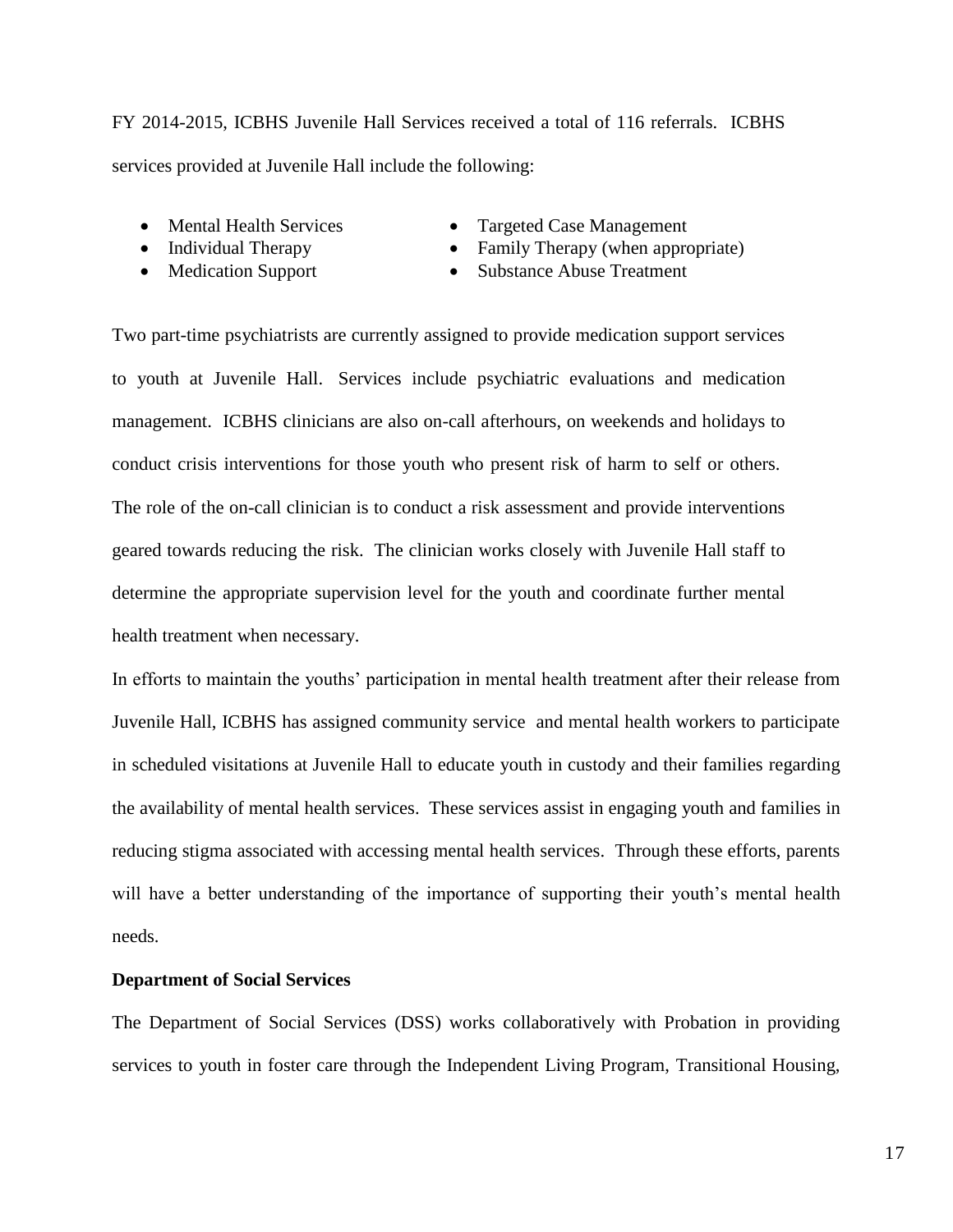and AB12. DSS is responsible for coordinating the financial reimbursement of various programs that benefit delinquent youth and for which the Probation Department receives funds.

## **Wraparound Program**

Wraparound was implemented in 1997 pursuant to Senate Bill (SB 163). This legislation allowed California counties to pilot the Wraparound process using non-federal Aid to Families with Dependent Children-Foster Care dollars to provide children and families with family-based service alternatives to group home care. Wraparound is designed to enhance the strengths inherent in families by maximizing the family's inherent strengths. As a result of SB 163, DSS in partnership with the Probation Department, Behavioral Health, and the Imperial County Office of Education (ICOE) met for the purpose of planning and implementing a Wraparound Program. On February 15, 2011, the Board of Supervisors approved the Imperial County's Wraparound Plan which was reviewed and accepted by the California Department of Social Services. In the first year of operation the Wraparound Program will serve a total of 10 children/youth from either DSS or the Probation Department, and will add 10 slots during the second year. Participating families will be brought before the Multi-Disciplinary Service Team in order to identify the family's needs and strengths. In March 2015, the Department officially began servicing families in the Wraparound Program. In 2016, there were families served by the

# program. **Education**

Imperial County Office of Education maintains three academies, Del Rio Academy, Valley Academy and Calexico Academy that specifically target at-risk juveniles and youth who are under the jurisdiction of the Juvenile Court. Esther Huff School located at Juvenile Hall provides educational services to detained offenders and tailors courses specific to the needs of the student.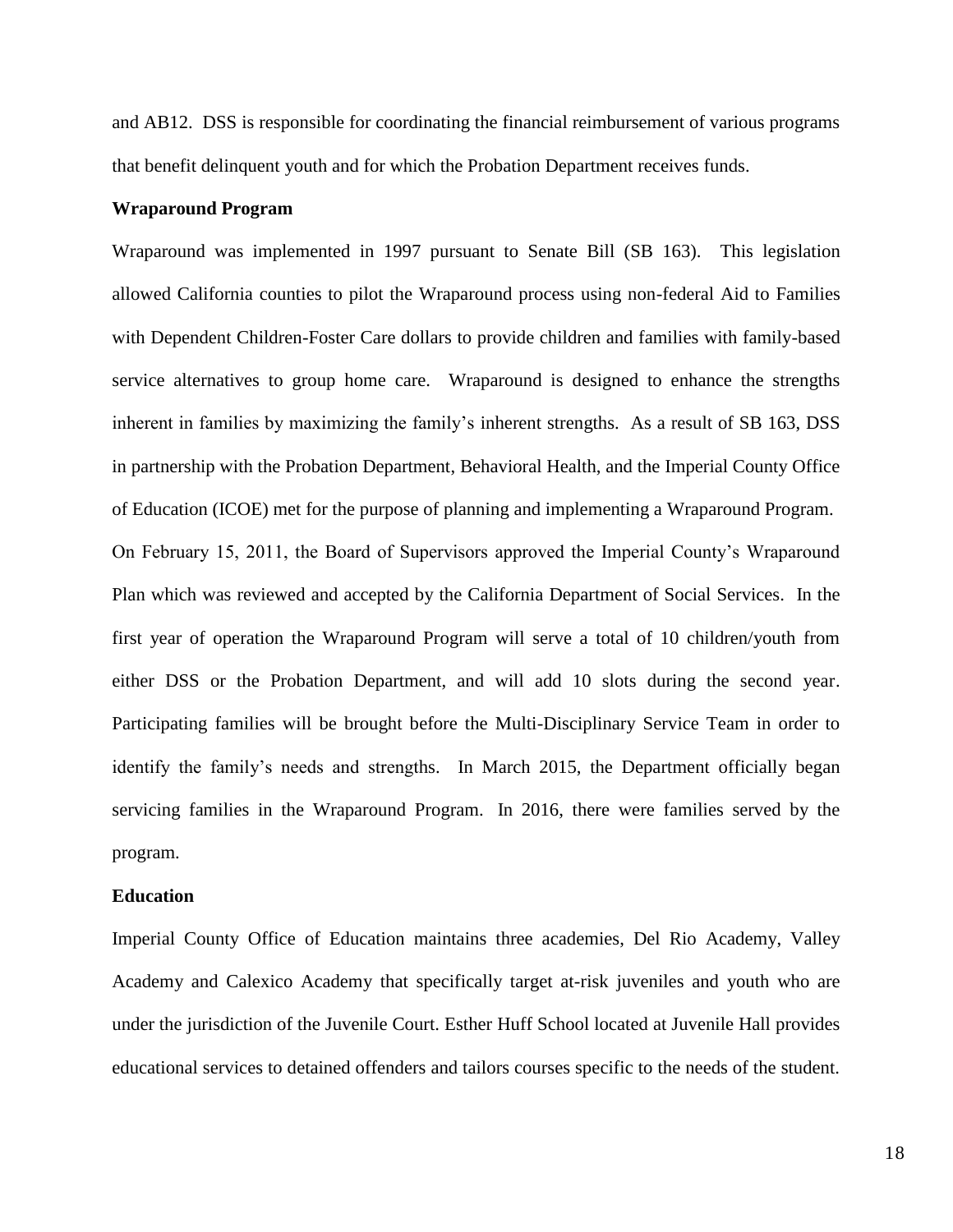They provide pre and post assessments completed upon enrollment and exit to measure academic progress for all students, along with maintaining or developing Individual Education Plans as necessary. The Student Attendance Review Board (SARB) provides services for truants and high-risk students at the elementary school level. Intensive supervision is provided to students and families whose school attendance problems may lead to a School Attendance Review Board Hearing.

# **Success through Attendance Recovery (STAR) Program**

The Imperial County Office of Education, Probation Department, Juvenile Court, District Attorney's Office, Department of Social Services and Behavioral Health Services collaborate in this program to increase student attendance, academic achievement and increase self-sufficiency through assessments and support. On July 21, 2015, the Board of Supervisors approved a Memorandum of Understanding to guide the provision of services. The STAR Program funds one probation officer assigned to the three different alternative schools located in the Imperial Valley. The Probation Officer along with school personnel identifies students who are chronic truants and make referrals to the STAR Program. The Probation Officer participates in the initial screening of each case and makes appropriate referrals for drug counseling, anger management or behavioral health services.

#### **Project Exito III**

The Imperial Valley Regional Occupational Program (IVROP) was recently awarded a grant from the Department of Labor to deliver Face Forward services to youth offenders ages 14-24 through Project Exito. IVROP has partnered with the Imperial County Probation Department to assist juvenile offenders in achieving their career goals. Project Exito III will provide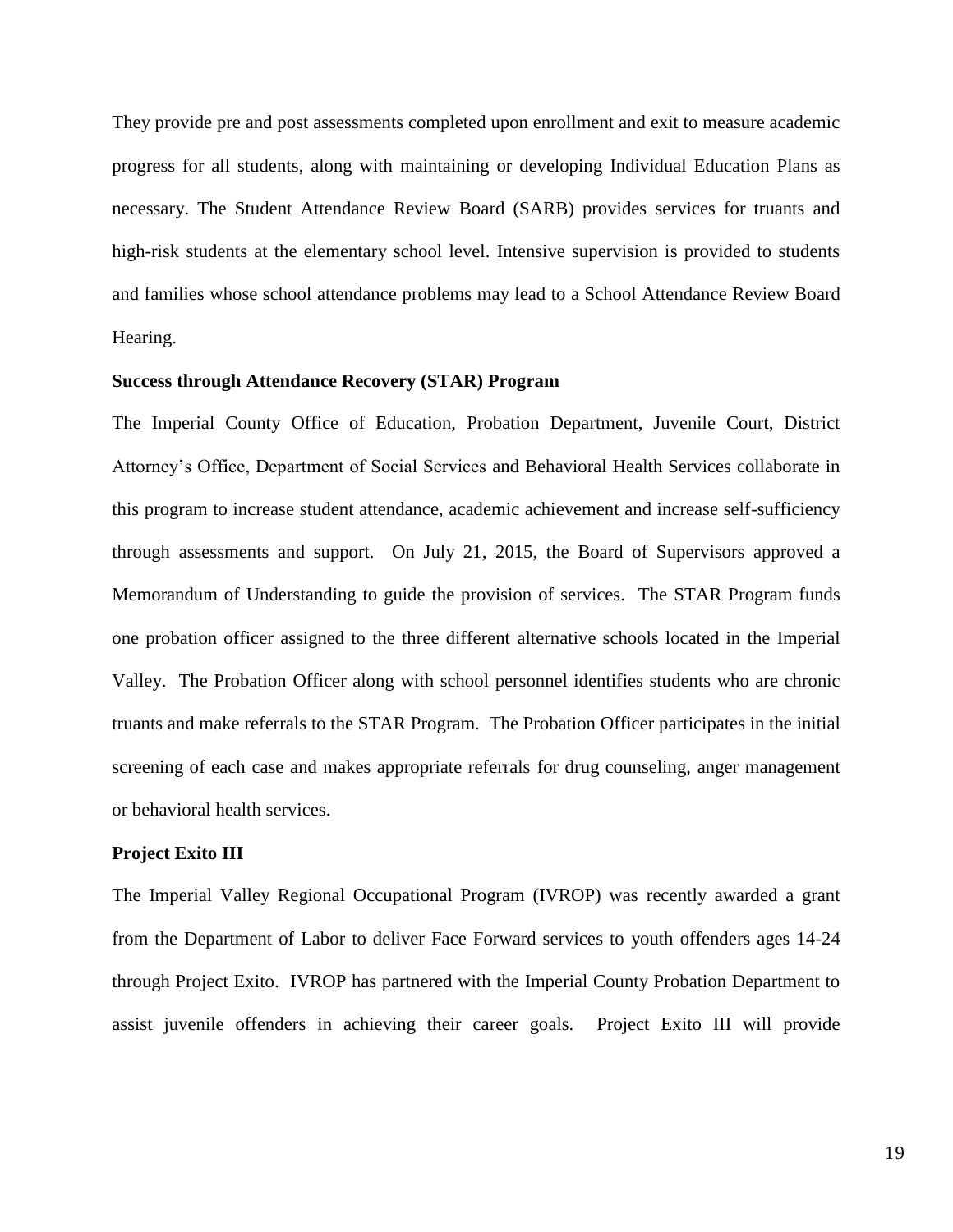participants with case management support, mentoring, educational services and job training. The Probation Department will assist in referring up to 130 participants to Project Exito III. The overall goal of Project Exito III is to improve the workforce outcomes of court- involved youth and prepare them for jobs in demand industries using career pathways.

# **NYPUM Program**

The City of El Centro Parks and Recreation Department in partnership with the Imperial County Probation Department will be coordinating the NYPUM Program, an off-road highway program for boys and girls ages 10 through 16 in El Centro, in order to address the problems of gangs, school truancy and school behavior.

The NYPUM Program has been proven to change the lives of youth in the community by allowing them the privilege to ride a minibike as an incentive and motivating youth to make positive changes in their lives. The program offers healthy peer relationships and positive role models such as law enforcement officers, school officials and city recreation staff. The NYPUM Programs goals are the prevention of destructive behavior including substance abuse, truancy, curfew violations and vandalism, as well as teaching youth how to interact more positively with one another. The El Centro NYPUM has been recognized nationally through their attendance at the 2010 Rose Parade and at the national conferences in Los Angeles and Boston.

#### **Police and Sheriff Athletic Leagues**

The PAL and SAL programs provide youth in the community an opportunity for a positive, participatory sports experience with law enforcement officers serving as both coaches and role models.